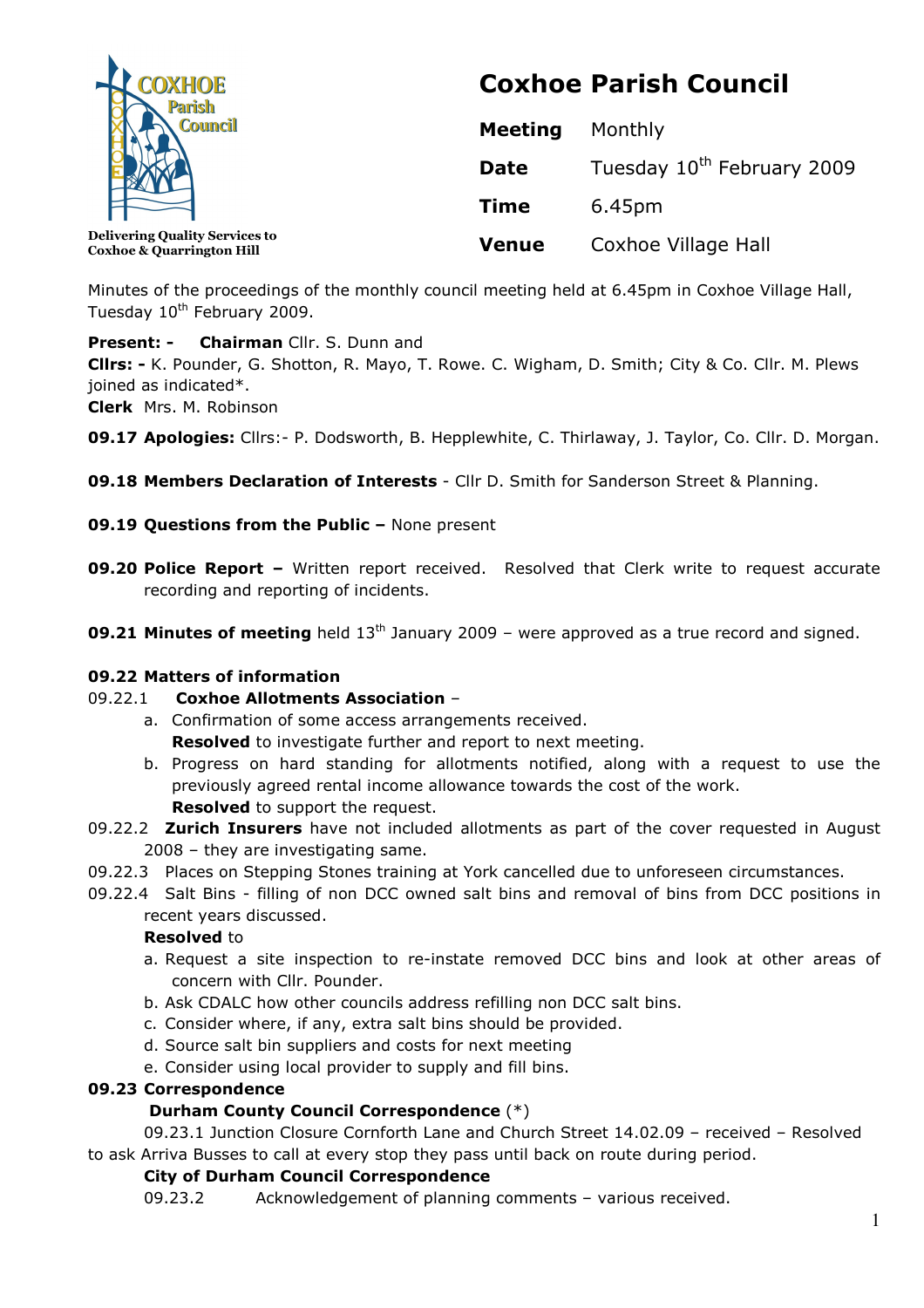09.23.3 Durham City Vision exhibition – late notice given – received.

### County Durham Association of Local Councils (CDALC) Correspondence

- 09.23.4 Double Taxation grant payment notification received of £118. CAB provision raised with CDALC for consideration against double taxation next year.
- 09.23.5 Buckingham Palace Garden Parties Resolved that Cllr P. Dodsworth to be put forward for consideration to represent the council.
- 09.23.6 Durham Association News copies received and circulated.
- 09.23.7 Request to link in with young councillors received.

# Other Correspondence

09.23.8 Commonwealth War Graves Commission – information provided to the Commission regarding St Mary's PCC and advice sought regarding care and attention to war graves. Advised that a December '08 visit to Quarrington Hill had not identified any problems with war graves in the cemetery.

Resolved to enquire what determines a war grave and can a shared grave qualify for help with the upkeep?

- 09.23.9 Browns Close Residents Thank you received.
- 09.23.10 Smith of Derby clocks info. received. **Resolved** to investigate an alternative provider for the maintenance contract.
- 09.23.11 Kelly Partnership Consultancy received.
- 09.23.12 Crowtrees Heritage Group Agenda & Minutes circulated previously received.
- 09.23.13 M. Crathorne complaint to Minister of Local Government about council tax rises and related response – received.
- 09.23.14 BDO Local Council Briefing received
- 09.23.15 SLCC list of conferences received

# 09.24 Reports

## 09.25.1 Coxhoe Community Partnership Project Updates - received.

- a. Memorial Garden planning application successful.
	- b. Churchyard Project update of the scheme received. Clerk attended meeting re same. 3 Lamps contribution to the scheme, previously agreed, ready to be included in the programme.

Resolved Site meeting to be arranged to progress installation - Cllrs Dunn & Plews

c. A recent public meeting arranged by Roberta Woods MP to discuss health provision had been quite well attended and those present supported seeking a new location for the GP surgery in the open space in the village centre. The PCT Commissioning Body is also supportive in providing a new surgery.

# 09.25.2 Quarrington Hill Village Partnership

- a. Minutes 22.10.08 received.
- b. Speed Survey Data copy letter & data received. Data shows significant reduction in speeding since traffic calming measures put in place. Vehicle speed survey to be carried out approximately 6 months time.
- c. Village Plan Traffic Calming & Speed Visors concerns raised see 09.27 below.
- d. Play Park letter received from Partnership seeking confirmation of Councils support for the play park and donation request agreed at  $11<sup>th</sup>$  December 07 meeting (item 07.115((xiii) for £1,000.

Resolved Cllr Dunn & Pounder to attend next meeting to detail council's actions and decisions on various issues raised and confirm support for the Play Park and donation. Cllr Pounder to supply information he presented to the planning meeting.

## 09.25.3 Speed Visors – Updated prices received from supplier.

## Resolved

- a. To order 2x 30mph roundels with 'slow down' and 'flashing lanterns', together with data logging upgrade.
- b. To ensure DCC has the ability to uplift the data.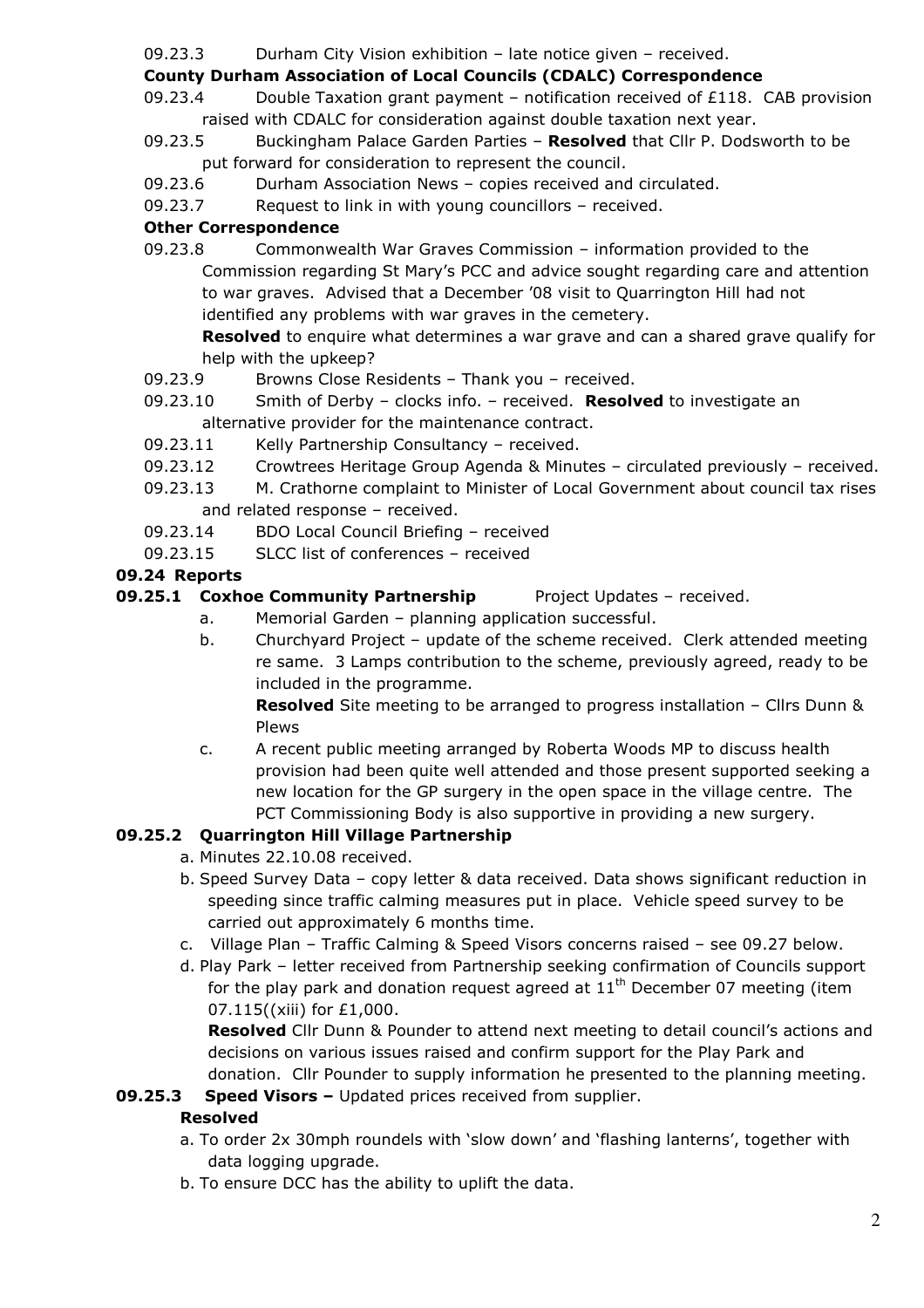- c. To clarify cost of fixture of the signs by DCC.
- d. To proceed with the order and fixing of the signs by appropriate contractor.
- 09.25.4 Tarmac Old Quarrington Liaison Group Meeting Minutes received. Resolved that Cllr K Pounder be nominated as the representative from the parish council.
- 09.25.5 Web Statistics received.
- 09.25.6 Village Hall Lease Resolved to receive the report and accept the way forward noted therein. CAB to remain in village hall.
- 09.25.7 Meeting Room(s) & Office Space Investigations into Lansdown House availability and suitability for office space and meeting room indicate that there is sufficient space to accommodate the Council, but that the meeting night would need to change from 2<sup>nd</sup> Tuesday evenings to 3<sup>rd</sup> Wednesday's. Telecommunications need to be addressed. Resolved
	- a. Clerk to progress using Lansdown House for office and public open access.
	- b. Council meetings to transfer to Lansdown House in May for a trial period.
	- c. Clerk to prepare a report for next meeting on accessing communications and
	- d. To transfer to Lansdown House as soon as practical.
	- 09.26 Quarrington Hill Allotments lease old lease due to expire June 2009, renewal received on virtually the same terms at a cost of  $E75$ . Lease renewal raised in view of asset transfer request made early 2008. The clerk also reported that the request for asset transfer of this and other areas had been overlooked due to the various people involved and cross communication. A peppercorn disposal had been requested prior to request for asset transfer

### Resolved to

- a. Seek further advice for next meeting.
- b. Write letters of complaints to the City Council and Chris Rolle DCC expressing concern at the process and position the Council has been placed in.
- 09.27 Traffic Calming Consultation Church Street, Quarrington Hill The Quarrington Hill Village Partnership had asked for further information & speeding/traffic figures to be considered before any decision was taken by Council. Council discussed the request to delay any decision, but felt that the recorded data demonstrated a need for calming in that area. Additionally, whilst there was an ability to deliver improvements in the area at no extra cost to Council, the opportunity had to be taken.

### 09.28 Finance

- 09.28.1 Budget update provided by clerk.
- **09.28.2** Speed Visors Resolved to purchase the signs upon confirmation of design by DCC.
- **09.28.3** Coxhoe Traffic Calming completed. Resolved to pay the invoice for £17,588 upon receipt, that representing the Parish Council's contribution to the scheme, as previously agreed.

### 09.29 Accounts for payment

| <b>Creditor</b>      | Reason                        |        |
|----------------------|-------------------------------|--------|
| <b>Viking Direct</b> | Stationary                    | 69.13  |
| M. Robinson          | Clerk Salary                  |        |
| <b>DCC</b>           | <b>Traffic Calming Coxhoe</b> | 17,588 |

### 09.30 Planning Applications: -

09.30.1 55 The Avenue - Change of use of footpath to residential garden, erection of wall, gates and boundary marker.

Resolved to make representation after members had viewed the area in more detail.